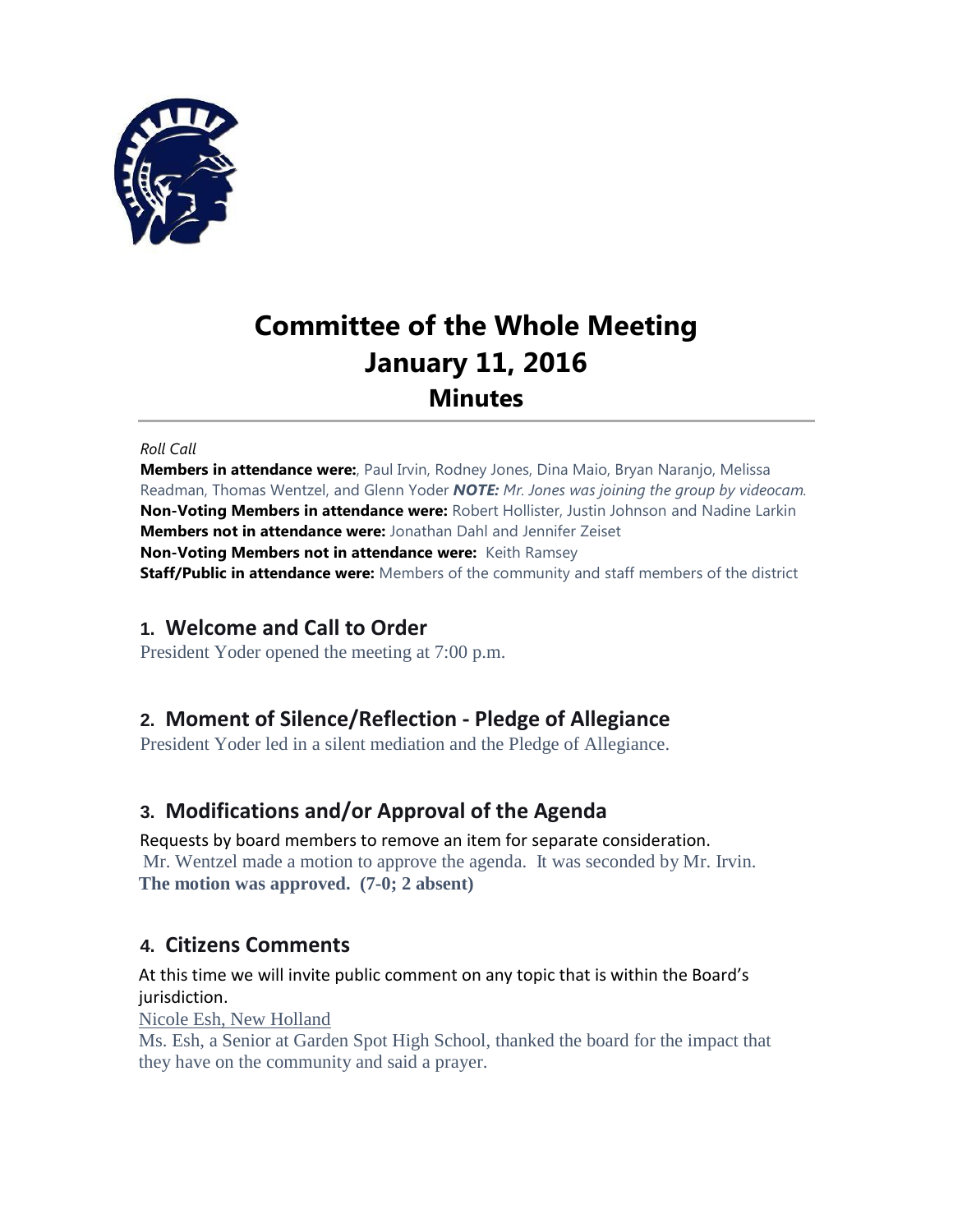# **5. Approve Personnel Report**

Mr. Wentzel made a motion to approve the personnel report. It was seconded by Mr. Irvin. **The motion was approved. (7-0; 2 absent)**

## **6. Property and Services**

#### **a. Action Item - Resolution Approving 2016-17 Preliminary Budget and Authorizing Referendum Exception and Final Budget and Per Capita Tax Notice**

Attached is the proposed preliminary budget, which allows the District to apply for exceptions. Also, attached is the resolution adopting the preliminary budget along with the Act 1 Referendum Exception Notice and the Final Budget and Per Capita Tax Notice.

#### **b. Action Item - Lancaster County Career and Technology Center (LCCTC) 2016-2017 Operating Budget**

The budget reflects an overall increase in District contributions of 2.4%. For ELANCO, the total cost decreased by \$25,370.49 from current year (2015-16).

#### **c. Action Item - Delinquent Real Estate Taxes (Regular and Interim Bills) that were turned over to the Lancaster County Tax Claim Bureau for Collection**

The District is required to turn over the delinquent listing to the Lancaster County Tax Claim Bureau by January 15, 2016. The total amount turned over will be available at the January 25, 2016 Board Meeting.

#### **d. Action Item - Delinquent Per Capita Taxes that were turned over to Powell, Rogers, & Speaks for Collection**

The District's delinquent per capita taxes are turned over to Powell, Rogers & Speaks for collection. The total amount turned over will be provided at the January 25, 2016 Board Meeting.

#### **e. Action Item - 5 Year Agreement with Willy's Lawn Service**

The District sent out 6 Request for Proposals (RFP) and received 4 responses, as follows:

**Willy's Lawn Service \$1,255.00 per cut (no increase from last contract)** Express Lawn \$2,320.00 per cut Clean Energy \$2,489.00 per cut Show Case \$3,100.00 per cut

#### **f. Information Item - State Budget Update**

Governor Wolf line item vetoed the budget the General Assembly sent him right before Christmas. As a result, he will authorize \$23.4 billion of the \$30.3 billion budget. The Governor stated that all federal funds will be released, along with the entire Special Education Funding line item and 45% of the Basic Education Funding line item (this equates to roughly 6 months of funding).

ELANCO has received a total of \$4,745,768.17 as follows: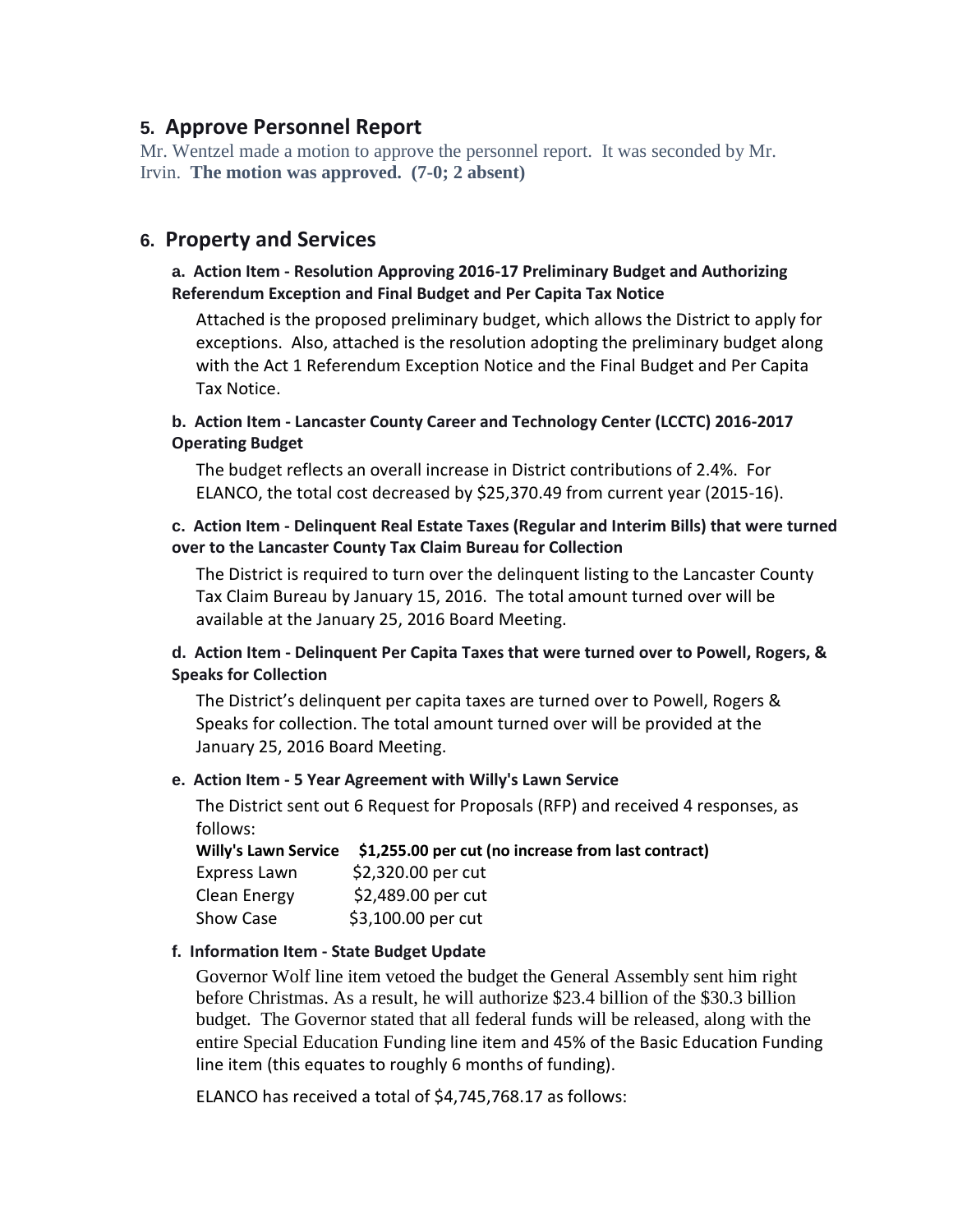| <b>Basic Education Funding</b>   | \$1,645,732.49 |
|----------------------------------|----------------|
| <b>Special Education Funding</b> | 741,381.00     |
| Ready to Learn Grant             | 226,960.00     |
| Social Security                  | 399,522.49     |
| <b>Property Tax Relief</b>       | 111,323.09     |
| Transportation                   | 337,609.30     |
| Retirement                       | 1,055,166.33   |
| <b>Title I Grant</b>             | 176,719.71     |
| <b>Title II Grant</b>            | 44,319.42      |
| <b>Title III Grant</b>           | 7,034.34       |
| Total                            | \$4,745,768.17 |

Dr. Hollister noted that Mr. Ramsey was not present and informed the Board that Property and Services had five actions items to be placed on the consent agenda at the next Board meeting. He also noted that four of the five items were reoccurring and routine items. He recommended the approval of the 5-year agreement with Willy's Lawn service as the District was very pleased with the current service. Dr. Hollister stated that if any Board members had questions concerning any of the agenda items, Mr. Ramsey could address them at the next Board meeting. Dr. Hollister reported that Governor Wolf would be presenting a new budget in 5 weeks.

#### **7. Program**

#### **a. Action Item - Approval of Expulsion Waiver**

#### **b. Action Item - Approval of the Agriculture Department Ag Advisory Board for the 2015- 2016 School Year**

The following people are on as candidates for the Agriculture Department Ag Advisory Board for the 2015-2016 School Year:

- Jim Shirk
- Kevin Stoltzfus
- Glenn Yoder
- **•** Barb Kreider
- Matthew Sanger
- Elias Cox
- Wade Esbenshade
- Dr. George Zimmerman
- Jeff Stoltzfus
- Cliff Horning
- Tom Wentzel
- William Shirk
- Dave Horst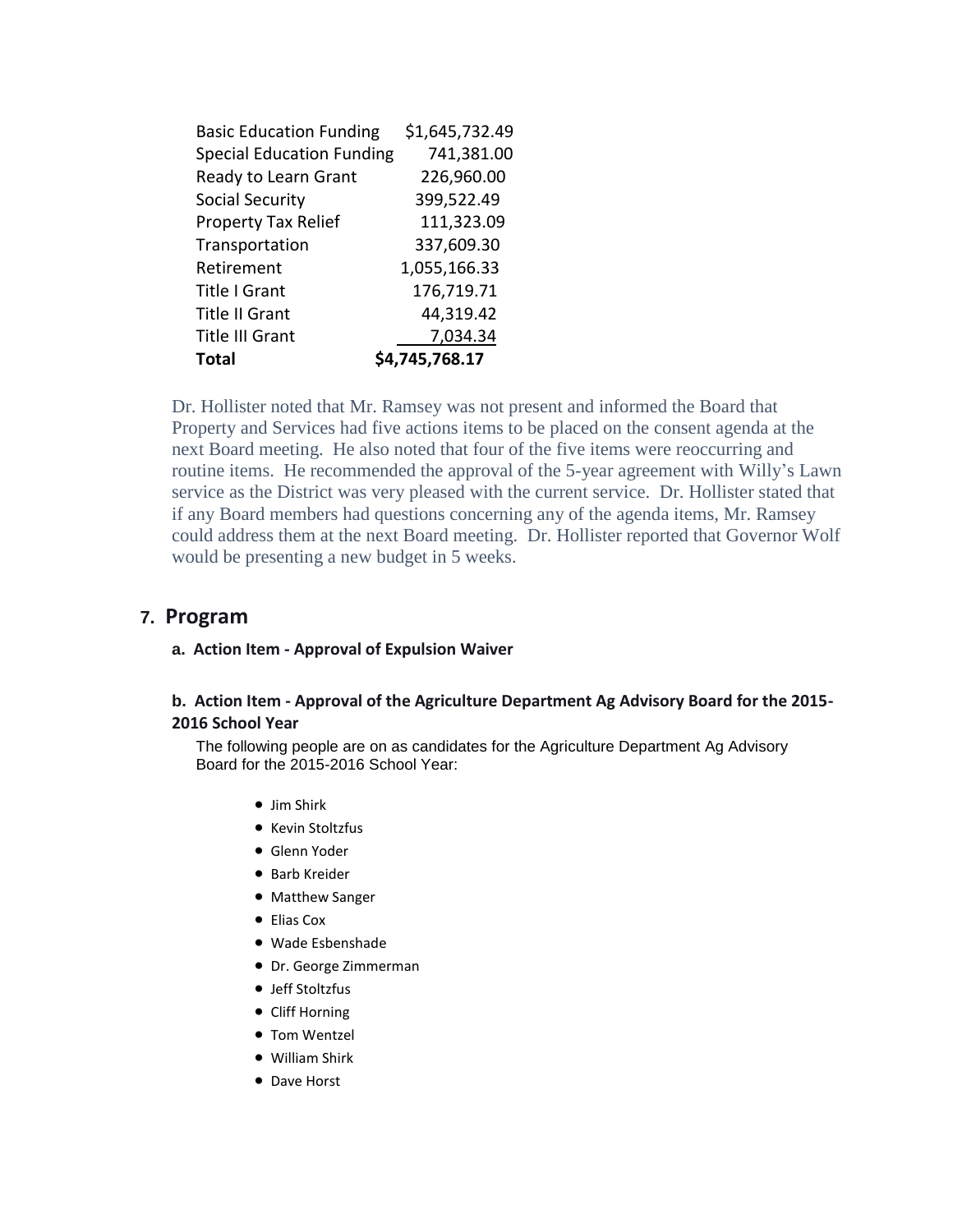- **Heather Drzal**
- Ashley Tressler

#### **c. Information Items – None**

Dr. Larkin informed the Board that there were two action items for approval. One, an expulsion waiver and the second, the approval of the ag advisory board, a reoccurring item each January.

### **8. Management**

#### **a. Action Item - Changes to Suicide Prevention Policy #819 based on new Recommendations/Regulations**

Dr. Hollister presented the Suicide Prevention Policy #819, indicating that there several changes, for approval at the next Board meeting.

#### **b. Action Item - Adoption of 2016/2017 School Calendar**

Dr. Hollister also presented the Draft 2016-2017 School Calendar for Board Approval, noting the first day of school for students as August  $29<sup>th</sup>$  coinciding with many other school districts throughout the County and the last day of school as June  $7<sup>th</sup>$ . He also noted that two additional early dismissals were integrated into the upcoming year calendar to accommodate various professional development for staff.

Mr. Wentzel made a motion to approve the 2016-2017 School Calendar with a second by Mr. Irvin. **The motion was approved. (7-0; 2 absent)**

#### **c. Information Items – None**

#### **9. Announcements**

Dr. Hollister announced that the Legislative Breakfast at the Lancaster-Lebanon IU13 was to be held on Monday at 7:30 a.m., March 14, 2016 and all Board members were welcomed to attend.

Dr. Hollister also informed the Board that he, Dr. Larkin and Mr. Ramsey met with Senator Ryan Aument to reestablish communication and dialogue regarding the state budget and other issues. He noted that the meeting went very well. He also informed the Board that the District had started to receive up to 15 Athletic Director applications for the upcoming vacancy and the Football Coach vacancy was to be posted the following day.

President Yoder informed the Board that the next Board meeting would be held in two weeks on Monday, January 25<sup>th</sup>.